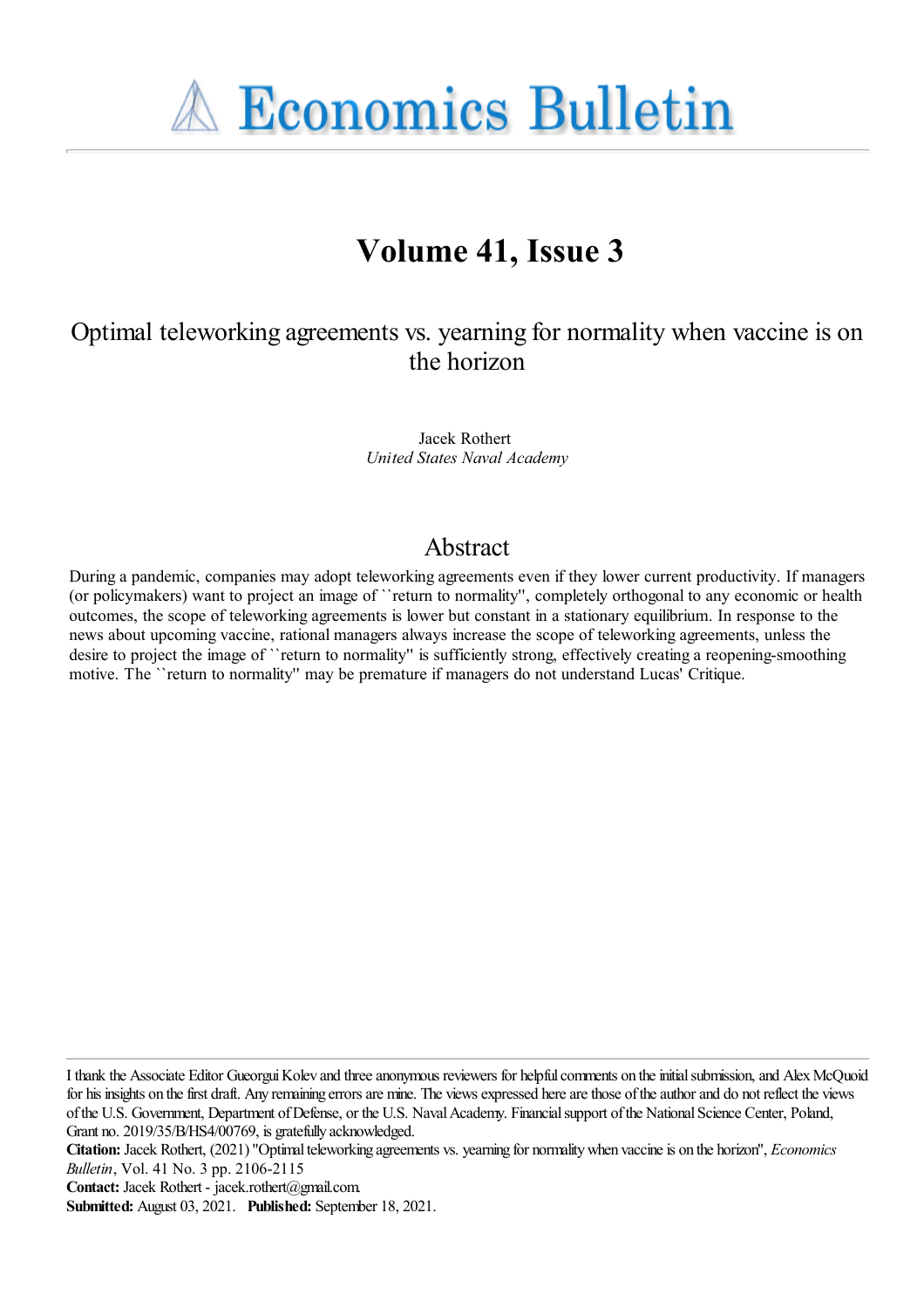# 1 Introduction

During the Covid-19 pandemic many institutions adopted teleworking agreements for their employees, with the scope varying by sector and establishment [\(Brynjolfsson et al.,](#page-7-0) [2020;](#page-7-0) [Rahman,](#page-8-0) [2020\)](#page-8-0). Over time, employers implemented health-related safety protocols for workers who stayed on-site [\(Honein et al.,](#page-8-1) [2021\)](#page-8-1). As the first vaccine shots were made available, some analysts and policymakers argued it was time for life to "return to normality", both in the context of general reopening of the economy<sup>[1](#page-1-0)</sup>, and in the context of returning to pre-Covid working arrangements in some areas, most notably education  $2$ , coinciding with the roll-out of a vaccine.

This situation yields natural questions for economists. Does the development of a vaccine affect the optimal scope of teleworking agreements? Can the observed changes in the scope of teleworking agreements tell us about the extent to which companies care about their future output vs. about projecting the *image* of "return to normality"? Is it safe to bring workers back onsite when new health safety protocols appear effective? In this note I address these questions by laying out a simple theory of task allocation between on-site and teleworking agreements during a public health emergency. The theory offers three main insights. First, if business cannot quickly replace workers who passed away or are on an extended medical leave, the management will adopt teleworking agreements for part of its workforce even if they lower current productivity. Second, upon the news about the upcoming vaccine, rational mangers should *always* expand the scope of teleworking agreements. Third, if companies base their "return to in-person work" policy on successful implementation of health safety protocols, the reduction in the scope of teleworking agreements may be excessive if managers do not understand Lucas' Critique [\(Lucas,](#page-8-2) [1976\)](#page-8-2).

## 2 Model

The final product is created with a continuum of tasks, indexed by  $x \in [0,1]$ . They can be done on-site (in person) or via teleworking (remotely). A task done on-site yields a unit of output. A task *x* done teleworking yields  $f(x)$  units where  $f' > 0$ ,  $f(0) = 0$ , and  $f(1) = 1$ . Hence, the lower the *x*, the more important it is for the task to be done on-site: overseeing the IT network might have  $f(x)$  close to one, whereas being a security guard will have  $f(x)$  equal to zero. Quality of the final product is given by:

$$
Y = \int_0^1 [p(x) + (1 - p(x)) \cdot f(x)] dx
$$

where  $p(x)$  indicates whether the task is done in person —  $p(x) = 1$ , or remotely —  $p(x) = 0$ . The distribution of employees across tasks is uniform, so the total number of people working on-site is:

$$
p = \int_0^1 p(x)dx.
$$
 (2.1)

<span id="page-1-0"></span><sup>&</sup>lt;sup>1</sup>Most notably, the governor of Texas increased the capacity of all businesses to 100% in early March quoting, among other factors, the on-going vaccine roll-out: <https://www.dshs.texas.gov/GA34/>

<span id="page-1-1"></span><sup>&</sup>lt;sup>2</sup>On his first day in office, Joe Biden issues an Executive Order on Supporting the Reopening of Schools [https://www.whitehouse.gov/briefing-room/presidential-actions/2021/01/21/executive-order](https://www.whitehouse.gov/briefing-room/presidential-actions/2021/01/21/executive-order-supporting-the-reopening-and-continuing-operation-of-schools-and-early-childhood-education-providers/)[supporting-the-reopening-and-continuing-operation-of-schools-and-early-childhood-education-providers/,](https://www.whitehouse.gov/briefing-room/presidential-actions/2021/01/21/executive-order-supporting-the-reopening-and-continuing-operation-of-schools-and-early-childhood-education-providers/) and GOP leaders criticized teachers' unions for their opposition to the return to in-person schooling: [https://www.republicanleader.senate.gov/newsroom/research/democrats-side-with-teachers-unions-against-students.](https://www.republicanleader.senate.gov/newsroom/research/democrats-side-with-teachers-unions-against-students)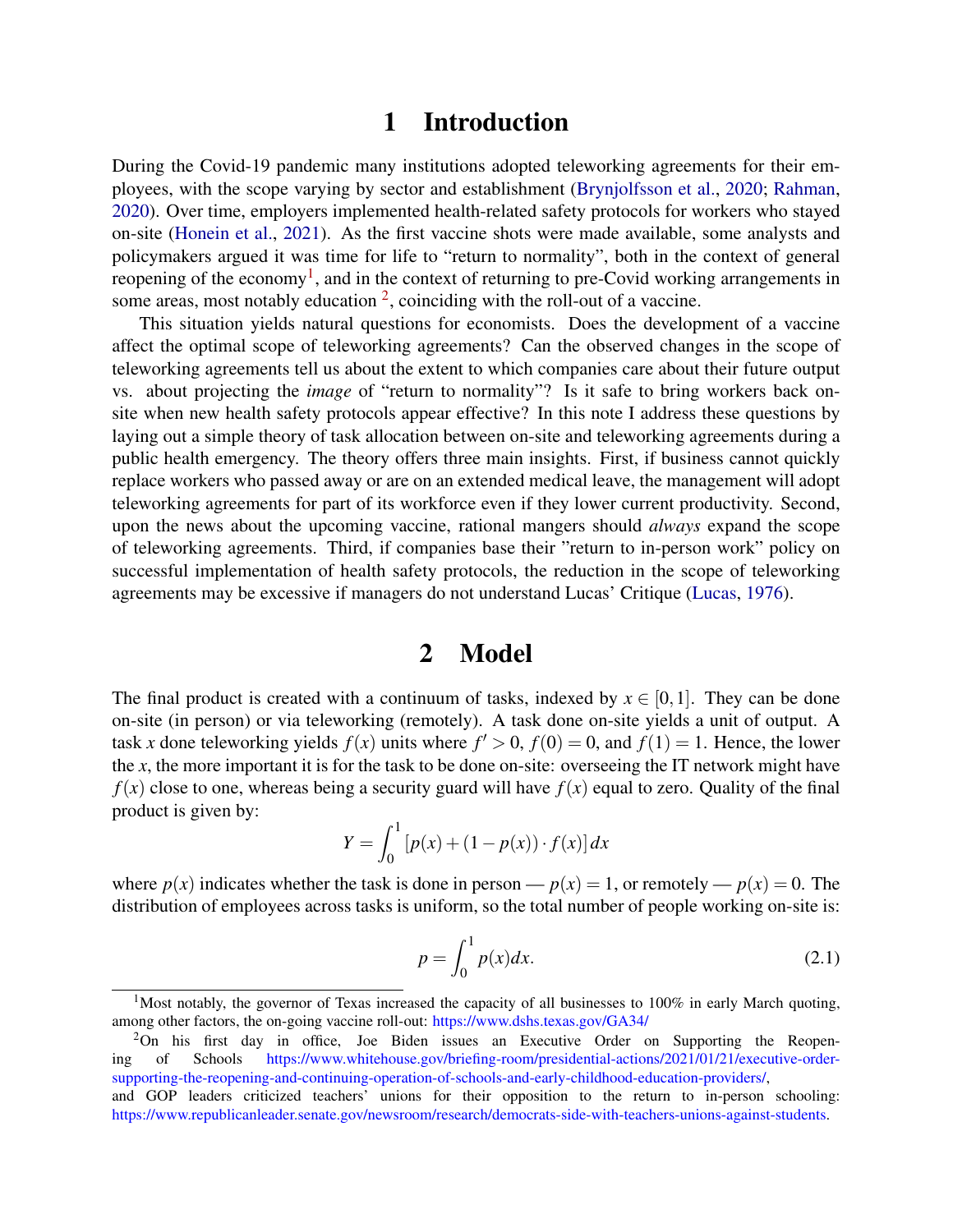In-person vs. remote completion of task *x* yields different probability of getting infected for the employee involved in the task. I will assume that probability is 0 for remote work.<sup>[3](#page-2-0)</sup> Typically, the task that does not lose much of its quality when done remotely, will involve fewer close interactions with people. Hence, when on-site, workers involved in such task will have a relatively lower probability of getting infected. Specifically, I assume that a worker involved in task *x* on-site faces probability  $\tilde{s}(x) \equiv p \cdot s(x)$  of getting sick, with  $s'(x) < 0$  and such that  $|s'(x)| \leq 2 \cdot s(x)$  for all *x* (e.g. a function  $s(x) \equiv e^{-x}$  satisfies that restriction). The last assumption ensures that total infections are a convex function of the fraction of workers who work on-site. Additionally, I assume that  $0 < s(1) < s(0) < 1$ , so that the most (least) in-person intensive task has infection probability that is less than one (positive).

Marginal benefit and marginal cost of moving a given task on-site Figure [1](#page-2-1) plots typical graphs of  $MB(x) \equiv 1 - f(x)$  and  $MC(x) \propto \kappa \cdot s(x)$  (for some given  $\kappa$ ), which illustrate the marginal benefit and marginal cost of making any given *x* done on-site (keeping all other tasks unchanged). It is evident that  $p(x_1) \geq p(x_2) \iff x_1 \leq x_2$  - if it is optimal to have *x* done on-site (remotely), then it must also be optimal to have any other task  $x' < x$  ( $x' > x$ ) done on-site (remotely).



<span id="page-2-1"></span>Figure 1: Allocation of tasks between on-site and remote work

Let *x*<sup>\*</sup> be the threshold task such that for any  $x \le x^*$  we have  $p(x) = 1$  (all tasks  $x \le x^*$  are done in-person, on-site) and for any  $x > x^*$  we have  $p(x) = 0$  (all tasks  $x > x^*$  are done remotely, offsite), which implies that  $p = x^*$ . Given  $x^*$ , the fraction of workforce infected is  $I(x^*) = \int_0^{x^*}$  $\int_0^x \tilde{s}(x)dx =$  $x^* \cdot \int_0^{x^*}$  $\int_0^{x^*} s(x) dx$ . Applying the Fundamental Theorem of Calculus to *I*(*x*), *I'*(*x*), and *Y*(*x*) yields the

<span id="page-2-0"></span> $3$ This is a normalization - the key is that employees' behavior outside of their workplace is uncorrelated with the nature of their job.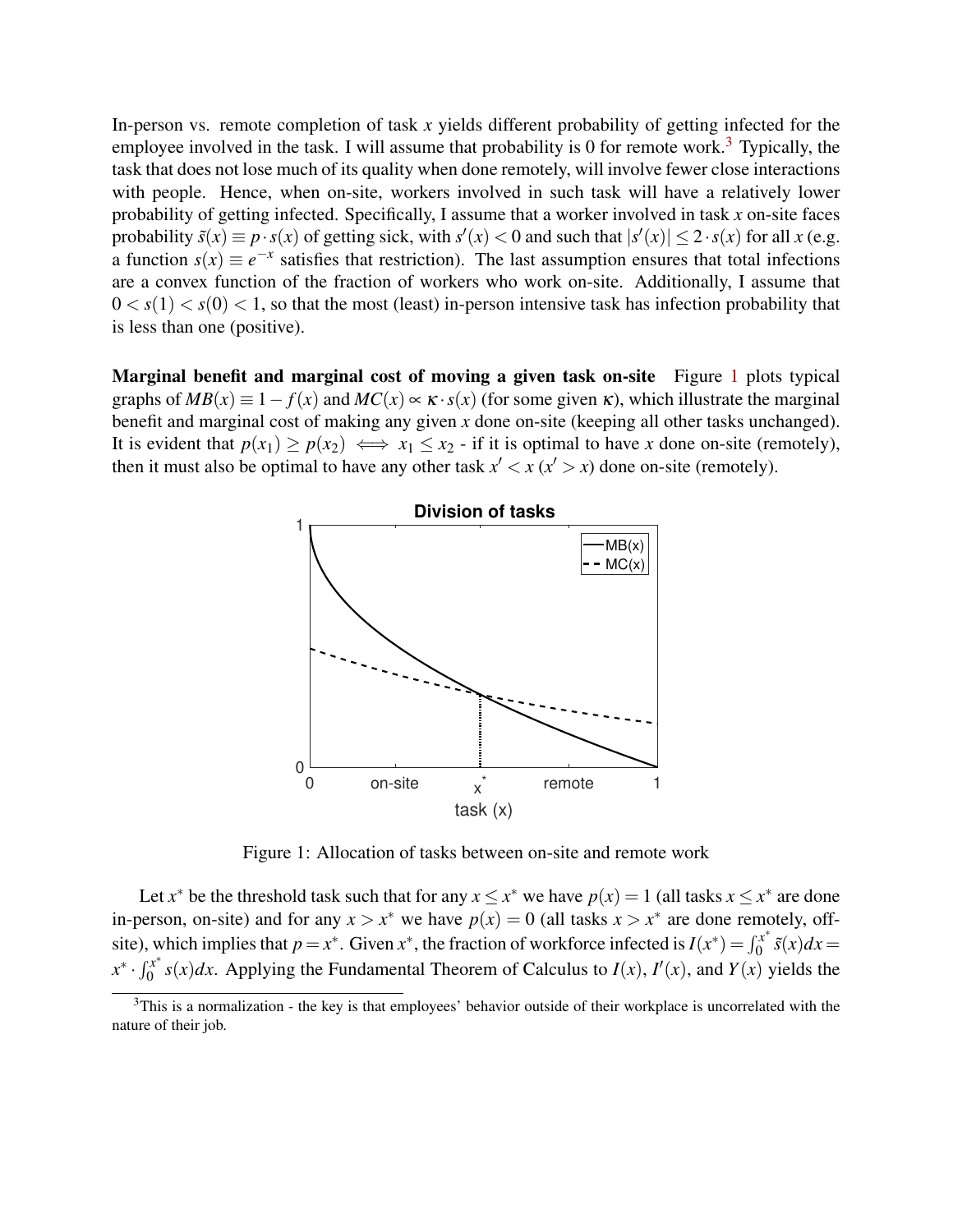following properties of  $I', I'', Y'$ , and  $Y''$  (assuming interior  $x^*$ ):

$$
I'(x^*) = \int_0^{x^*} s(x)dx + x^* \cdot s(x^*) > 0
$$
\n(2.2)

$$
I''(x^*) = 2 \cdot s(x^*) + x^* \cdot s'(x^*) > 0 \tag{2.3}
$$

$$
Y'(x^*) = 1 - f(x^*) > 0 \iff x^* < 1, \qquad \Rightarrow Y''(x^*) = -f'(x^*) < 0 \text{ if } x^* < 1 \tag{2.4}
$$

### 2.1 Dynamic Optimization

Since the focus of the model is on the change in teleworking agreements in response to the news about the upcoming vaccine, the management's optimization problem has to be dynamic. I model it by considering decisions made during three distinct stages: the waiting stage (W), the jabbing stage (J), and the victory stage (V). The W-stage is an ongoing pandemic, when the world is waiting for the development of the vaccine. It can last multiple periods, potentially forever. In each period there is a constant probability <sup>ν</sup> that vaccine will be developed, and the world would enter the J-stage. The J-stage lasts one period after which the world enters the post-pandemic V-stage and stays there forever: the pandemic is over and everyone has been vaccinated. The focus is then on the change in teleworking policy between the W- and the J-stage.

**V-stage** The output in each period is 1, because everyone works on-site and  $x^* = 1$ . The value of being in the V-stage in each period  $t > 1$  is simply  $V^* = 1 + \beta V^*$ , so  $V^* = \frac{1}{1 - \beta V}$  $\frac{1}{1-\beta}$ , where  $\beta$  is the discount factor between periods. The first period of the V-stage, however, features some baggage from the previous stage: fraction  $\delta$  of the company's workforce cannot work (because they passed away or are recovering from the infection and cannot be quickly replaced). The value of being in the V-stage in period  $t = 1$  is thus:

$$
V(\delta) = 1 - \delta + \beta \cdot \frac{1}{1 - \beta}.
$$
\n(2.5)

J-stage The jabbing stage lasts only one period. At this stage, vaccine is being rolled out. Again, a fraction  $\delta$  of the company's workforce is unable to work. The value of being in the J-stage is thus:

$$
J(\delta) = \max_{x} (1 - \delta) Y(x) + \beta V(\delta(x)), \qquad (2.6)
$$

where *x* now denotes the threshold task done on-site, so that any task  $x' \leq x$  is done on-site, and any task  $x' > x$  is covered by a teleworking agreement, where  $\delta(x) \equiv \overline{\delta I(x)}$ , and  $\overline{\delta}$  is a constant parameter. Notice that  $\delta(x)$  is the internalized fraction of workers that the company will be missing in the first period of the *V*-stage.

W-stage The waiting stage lasts until the vaccine is developed. I assume that the probability of developing a vaccine is a constant parameter  $v > 0$ . The value of being in W-stage can therefore be written as:

$$
W(\delta) = \max_{x} (1 - \delta)Y(x) + \beta \left[ \nu J(\delta(x)) + (1 - \nu) W(\delta(x)) \right],
$$
 (2.7)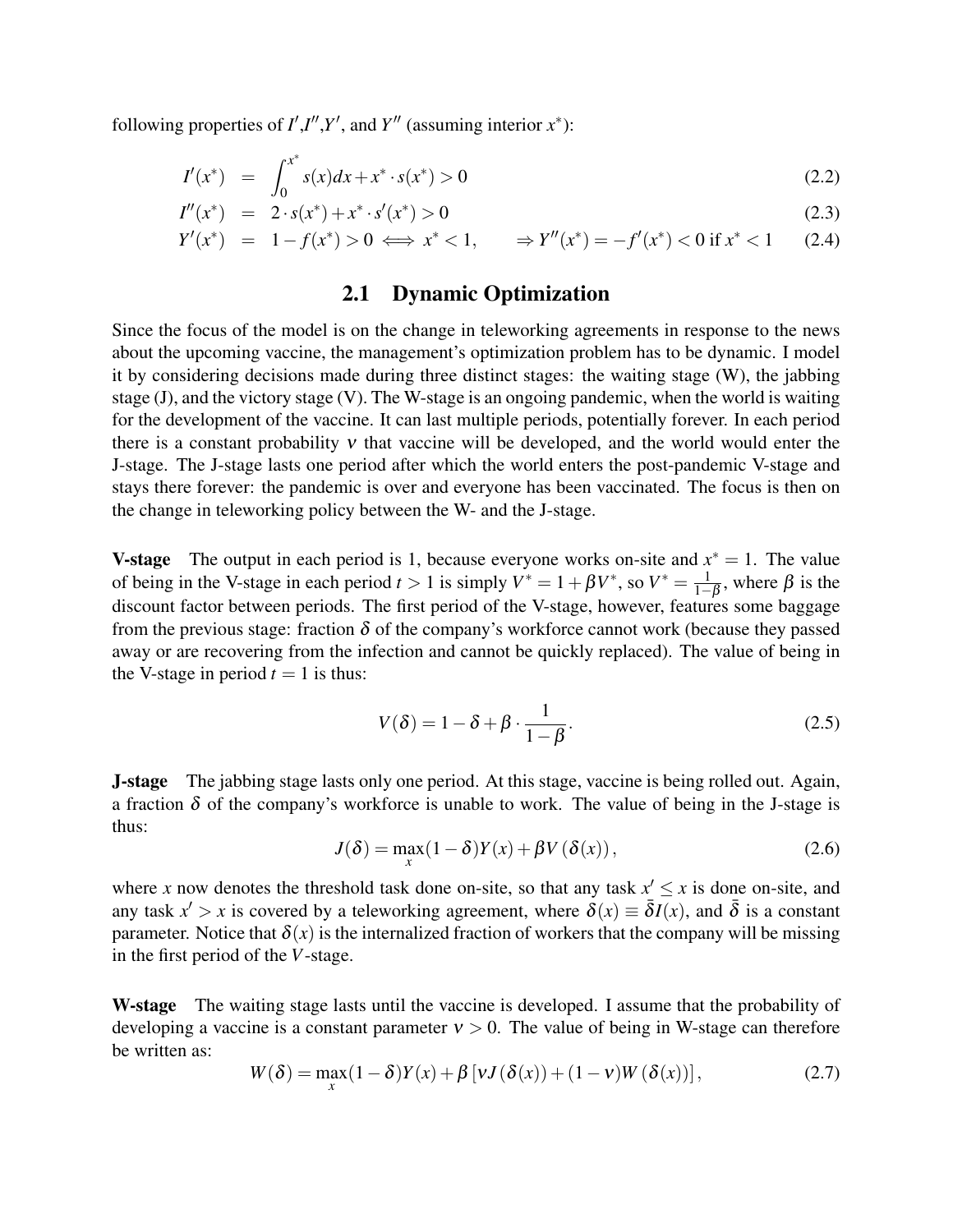where again  $\delta$  is the fraction of workforce that cannot work this period, and  $\delta(x) \equiv \overline{\delta}I(x)$  is the fraction of workforce that will be unable to work next period.

Notice that there is a very important difference between a stage (a regime) and a period. The V-stage has infinitely many periods. The J-stage lasts only one period. The W-stage can last anywhere from one to infinitely many periods - its duration is a random variable.

#### 2.1.1 Stationary Equilibrium

I focus the theoretical analysis on the outcomes in the stationary equilibrium, assuming interior solution.

**Definition 2.1** (Stationary Equilibrium). A stationary equilibrium is a tuple  $(V, J, W, x_J^*, x_W^*)$  such that *V*, *J*, and *W* solve [\(3.1\)](#page-5-0)-[\(3.3\)](#page-5-0), and *J* and *W* attain maximum at  $x_J^*$  and  $x_W^*$ , respectively.

#### 2.1.2 Characterization

The Envelope and First Order Condition, evaluated at  $(x_J^*, x_W^*)$  are as follows:

<span id="page-4-1"></span>
$$
V'(\delta) = -1, \qquad J'(\delta) = -Y(x_J^*) > -1, \qquad W'(\delta) = -Y(x_W^*) > -1,\tag{2.8}
$$

and

<span id="page-4-2"></span>
$$
\begin{array}{rcl}\n\text{J-stage:} & 0 & = & (1 - \delta(x_W^*)) Y'(x_J^*) + \beta \delta'(x_J^*) V'(\delta(x_J^*)) \\
\text{W-stage:} & 0 & = & (1 - \delta(x_W^*)) Y'(x_W^*) + \beta \delta'(x_W^*) \underbrace{\left[vJ'(\delta(x_W^*)) + (1 - v)W'(\delta(x_W^*))\right]}_{\geq -1 \equiv V'(\delta(x_J^*))} \\
& & & & \\
\text{W-stage:} & 0 & = & (1 - \delta(x_W^*)) Y'(x_W^*) + \beta \delta'(x_W^*) \underbrace{\left[vJ'(\delta(x_V^*)) + (1 - v)W'(\delta(x_W^*))\right]}_{\geq -1 \equiv V'(\delta(x_J^*))} \\
\text{W-stage:} & 0 & = & (1 - \delta(x_W^*)) Y'(x_W^*) + \beta \delta'(x_W^*) \underbrace{\left[vJ'(\delta(x_W^*)) + (1 - v)W'(\delta(x_W^*))\right]}_{\geq -1 \equiv V'(\delta(x_J^*))} \\
\text{W-stage:} & 0 & = & (1 - \delta(x_W^*)) Y'(x_W^*) + \beta \delta'(x_W^*) \underbrace{\left[vJ'(\delta(x_W^*)) + (1 - v)W'(\delta(x_W^*))\right]}_{\geq -1 \equiv V'(\delta(x_J^*))} \\
\text{Wiggs:} & 0 & = & (1 - \delta(x_W^*)) Y'(x_W^*) + \beta \delta'(x_W^*) \underbrace{\left[vJ'(\delta(x_W^*)) + (1 - v)W'(\delta(x_W^*))\right]}_{\geq -1 \equiv V'(\delta(x_J^*))} \\
\text{Wiggs:} & 0 & = & (1 - \delta(x_W^*)) Y'(x_W^*) + \beta \delta'(x_W^*) \underbrace{\left[vJ'(\delta(x_W^*)) + (1 - v)W'(\delta(x_W^*))\right]}_{\geq -1 \equiv V'(\delta(x_J^*))} \\
\text{Wiggs:} & 0 & = & (1 - \delta(x_W^*)) Y'(x_W^*) \\
\text{Wiggs:} & 0 & = & (1 - \delta(x_W^*)) Y'(x_W^*) \\
\text{Wiggs:} & 0 & = & (1 - \delta(x_W^*)) Y'(x_W^*) \\
\text{Wiggs:} & 0 & = & (1 - \
$$

The central proposition of this paper is that, in the stationary equilibrium, rational managers will always expand the scope of teleworking agreements during the jabbing period.

<span id="page-4-0"></span>**Proposition 2.2.** Let  $(V, J, W, x_J^*, x_W^*)$  be the stationary equilibrium such that  $x_W^* \in (0,1)$ . Then  $x_J^* < x_W^*$ .

*Proof.* Define  $\tilde{J}(x; \delta(x_W^*)) := (1 - \delta(x_W^*))Y(x) + \beta V(\delta(x))$ . Proof requires showing that  $\frac{\partial \tilde{J}}{\partial x} < 0$ if  $x \ge x_W^*$ . See Appendix A for details.

The intuition behind Proposition [2.2](#page-4-0) follows directly from conditions  $(2.8)$  -  $(2.10)$ : the marginal cost of increasing *x* is higher during the J-stage, because after the vaccinations are completed, teleworking is no longer necessary. As a result, risking workers' health today incurs higher cost in the future: the continuation value *V* is higher than  $(1 - v)W + vJ$ .

# 3 Projecting the "return to normality"

Is it possible to have a reduction in the scope of teleworking agreements during the jabbing period in the stationary equilibrium? This section will offer one such possibility - when the management of the company, for a variety of reasons, tries to project the image of "return to normality". When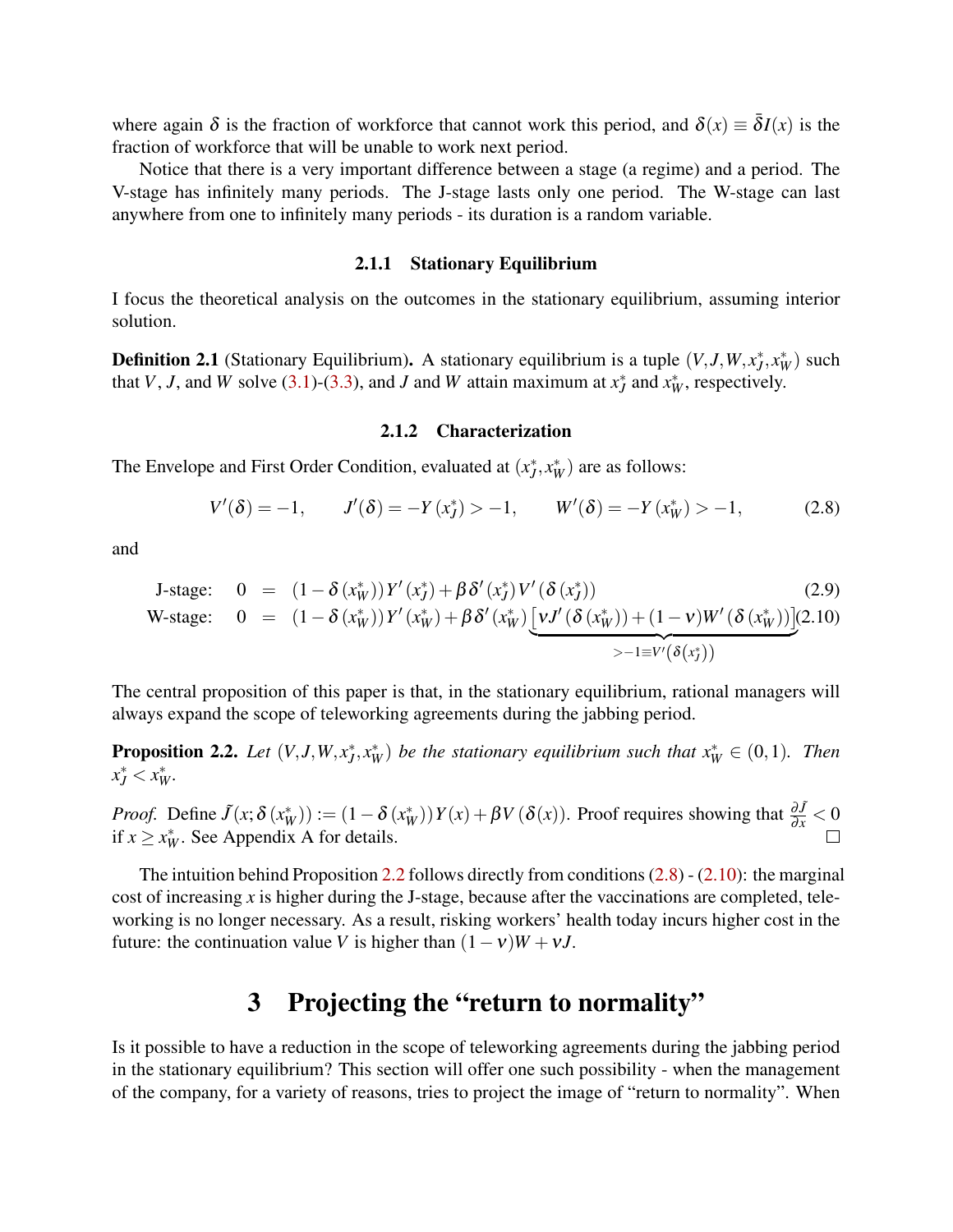that is the case, the benefit of prematurely bringing part of the workforce back on site may outweigh the cost.

The need to project the image of return to normality is modeled by introducing an additional term which captures the utility from a decrease in the scope of teleworking agreements, relative to the previous period. That need is, in a non-economic sense, irrational<sup>[4](#page-5-1)</sup>: it is not based on anything related to workers' productivity, since the impact on output has already been taken into account. Using a common notation from time series, let *Lx* denote the lagged value of *x*. Let  $\phi(x - Lx)$ denote the utility from reducing the scope of teleworking agreements. Since the reduction in the scope of teleworking agreements means that  $x > Lx$ , I assume that  $\phi' > 0$ . In order to ensure that FOCs are sufficient I assume  $\phi'' \leq 0$ .

The three value functions *V*, *J*, and *W* now take the following form:

<span id="page-5-0"></span>
$$
V(\delta, Lx) = 1 - \delta + \phi(1 - Lx) + \frac{\beta}{1 - \beta} \tag{3.1}
$$

$$
J(\delta, Lx) = \max_{x} (1 - \delta)Y(x) + \phi(x - Lx) + \beta V(\delta(x), x)
$$
\n(3.2)

$$
W(\delta, Lx) = \max_{x} (1 - \delta)Y(x) + \phi(x - Lx) + \beta \left[ vJ(\delta(x), x) + (1 - v)W(\delta(x), x) \right] \tag{3.3}
$$

The definition of a stationary equilibrium is very similar to the one in the previous section, the only difference being in the objective functions.

<span id="page-5-2"></span>**Definition 3.1** (Stationary Equilibrium). A stationary equilibrium is a tuple  $(V, J, W, x_J^*, x_W^*)$  such that *V*, *J*, and *W* satisfy [\(3.1\)](#page-5-0)-[\(3.3\)](#page-5-0), and, and *J* and *W* attain maximum at  $x_J^*$  and  $x_W^*$ , respectively.

### 3.1 Characterization

Relative to the previous section, in addition to  $V_{\delta}$ ,  $J_{\delta}$ , and  $W_{\delta}$ , we have the following Envelope Conditions w.r.t. *Lx*:

$$
V_{Lx} = -\phi'(1 - x_J^*) \qquad J_{Lx} = -\phi'(x_J^* - x_W^*) \qquad W_{Lx} = -\phi'(0)
$$

The First Order Conditions now read:

$$
0 = (1 - \delta(x_W^*)) Y'(x_J^*) + \phi'(x_J^* - x_W^*) + \beta \delta'(x_J^*) V_{\delta} + \beta V_{Lx}
$$
  
\n
$$
0 = (1 - \delta(x_W^*)) Y'(x_W^*) + \phi'(0) + \beta \delta'(x_W^*) [\nu J_{\delta} + (1 - \nu)W_{\delta}] + \beta [\nu J_{Lx} + (1 - \nu)W_{Lx}]
$$

The two first order conditions above are very similar to conditions [\(2.9\)](#page-4-2)-[\(2.10\)](#page-4-2). However, they both have extra terms associated with  $\phi'$ . It then follows that a necessary condition to rationalize a reduction in teleworking agreements during the J-stage has to do with the shape of  $\phi'$ : it has to be decreasing. The following proposition formalizes it.

<span id="page-5-3"></span>**Proposition 3.2.** Let  $(V, J, W, x_J^*, x_W^*)$  be the stationary equilibrium as in Definition [3.1.](#page-5-2) Then  $x_J^* \geq x_W^*$  *only if*  $\phi'' < 0$ *.* 

<span id="page-5-1"></span><sup>&</sup>lt;sup>4</sup>In decision theory, *rational* is a property of preference relation, which means "complete and transitive". That property, of course, holds in this framework.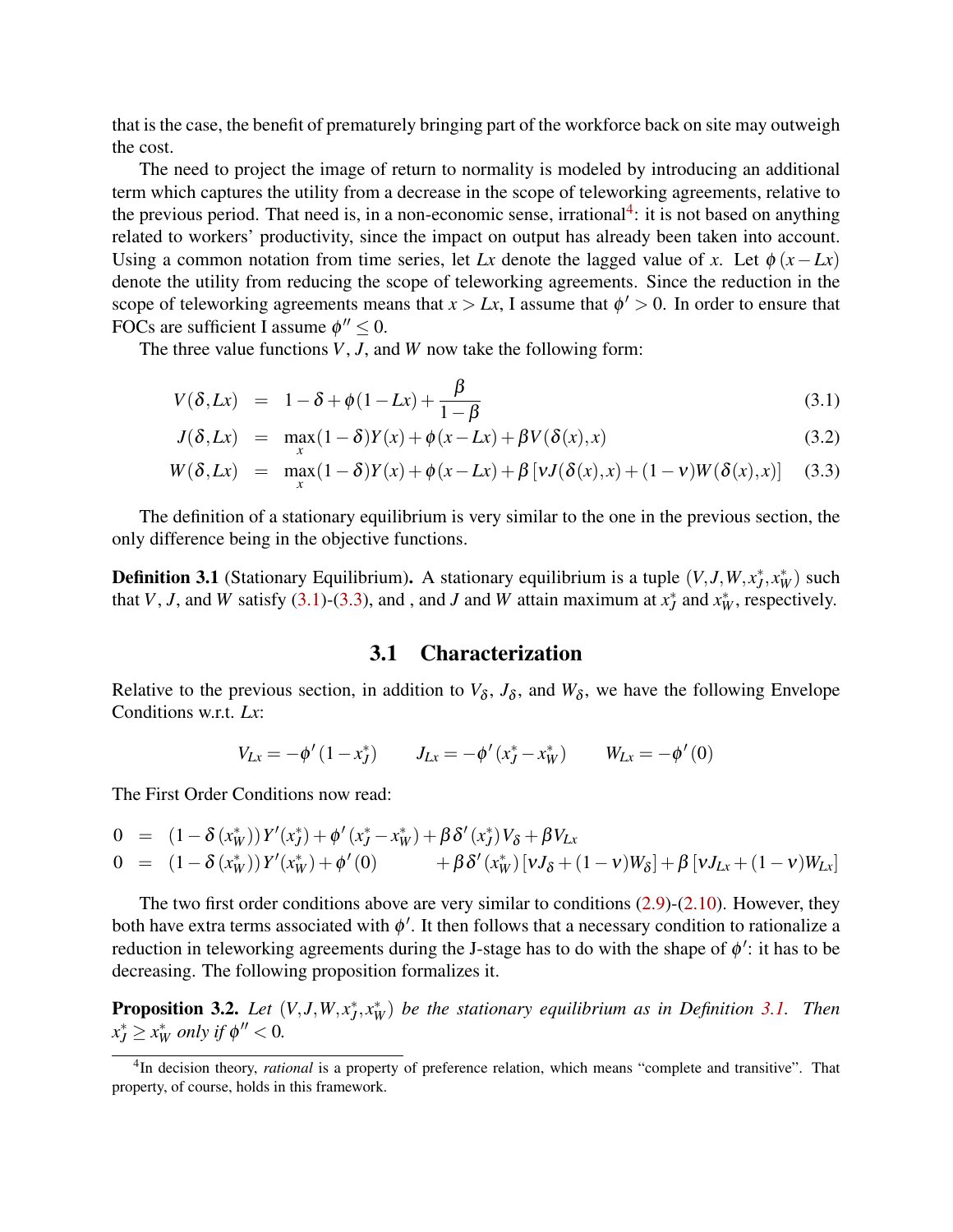*Proof.* Define  $\tilde{J}(x; x^*_{W}) := (1 - \delta(x^*_{W}))Y(x) + \phi(x - x^*_{W}) + \beta V(\delta(x), x)$ . Proof requires showing that ∂ *J*˜  $\frac{\partial J}{\partial x}|_{x=x^*_{W}} \ge 0$  only if  $\phi'' < 0$ . See Appendix B for details.  $\Box$ 

In words, the only justification to reduce the scope of teleworking agreements (i.e.,  $x_J^* > x_W^*$ ) when vaccine is on the horizon is when marginal utility from such reduction is positive and decreasing. Notice that this result is more subtle than it appears. After all, we always have  $\phi'(0) > 0$ , even during the W-stage, when the teleworking agreements remain constant. Their extent is smaller than in the model without the extra term  $\phi(\cdot)$ , but it does not change over time. Yet, the existence of that term can incentivize managers to act in a manner which, on face value, appears irrational (that term is independent of anything related to actual productivity and output *Y*). Mechanically, the concavity of  $\phi$  means that the managers want to smooth the reduction in teleworking agreements over time (in this case, over two periods). One way to interpret  $\phi'' < 0$  would be as existence of an irrational, impatient need of projecting a "return to normality".

Of course, Proposition [3.2](#page-5-3) provides only a necessary condition required to rationalize a potential reduction in the scope of teleworking agreements when vaccine is on the horizon: strict concavity of  $\phi(\cdot)$  is a necessary condition but may not be sufficient. In fact, one can show (see Appendix B) that the degree of concavity of  $\phi(\cdot)$  must be quite large, so that at  $x^* = x^*_{W}$  we would have:

$$
\phi'(0) \ge \phi'(1 - x_W^*) + \delta'(x_W^*)\left[1 - Y(x_W^*)\right]
$$

The left-hand side of the inequality is the marginal benefit of projecting the "return to normality" today. The right-hand side is the marginal cost of doing so. The first term on the right-hand side is the marginal benefit of "returning to normality" in the first period of the V-stage. The second term is the marginal cost of having a smaller workforce that would produce future output in a normal, more efficient, in-person setting.

It is important to note that the key behind the result above is again the change in the intertemporal trade-off as we move from the W- to the J-stage. If the only thing that links two period is the fraction  $\delta$  of workers that cannot work, then  $x_J^* < x_W^*$  (as in Section 2). In this section, I introduced another link between the periods to show that this result could be reversed. There are certainly other links between the periods that the model abstracts from, that should and could be analyzed. They are left for further research.

### 4 New safety protocols and the Lucas' Critique

An important feature of dealing with the Covid-19 pandemic in workplaces was development of new health safety protocols - introducing social distancing measures, new cleaning practices, rules about areas where mask-wearing was mandatory and where it could be done away with, etc. The success of such protocols is necessarily evaluated with a given fraction of workers on-site. The model in this paper can quickly illustrate that such evaluation suffers from the Lucas' Critique - a point that should be obvious to economists, though maybe less so to managers and policymakers.

Suppose the management is learning about the effectiveness of the new health safety protocols. They understand that different tasks yield different probability of getting infected, and they know *s*(*x*). They also understand that  $\tilde{s}(x) = p \cdot s(x)$ . However, they believe that *p* is an unknown but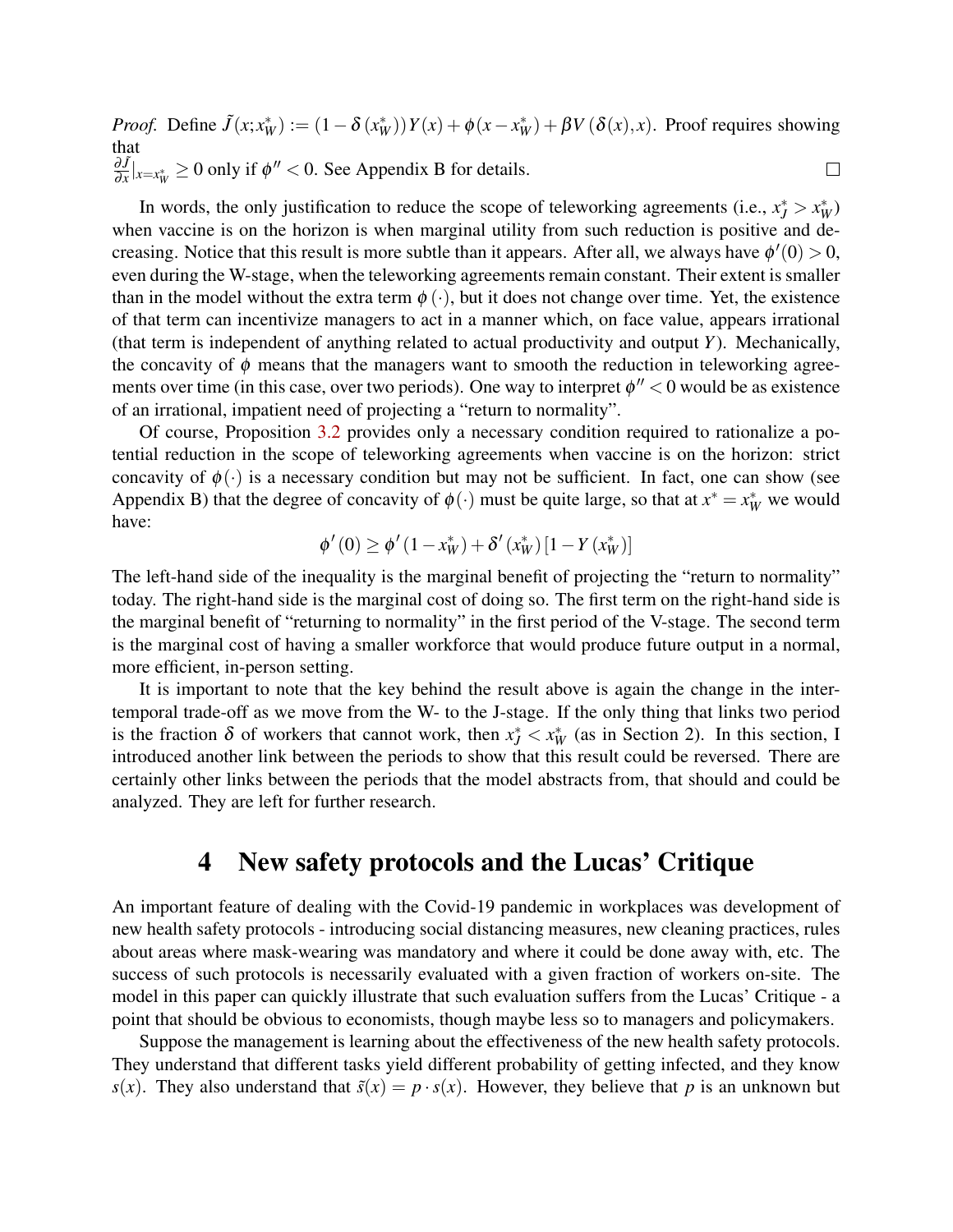fixed parameter, rather than a variable that depends on the fraction of workers on-site. In other words, they do not understand the Lucas' Critique.

Let  $\hat{s}_{x^*}$  be the unbiased estimate of  $\tilde{s}(x)$  in the early months of the pandemic, obtained in the environment with fraction  $x^*$  working in-person, implying that for every  $x$  we have  $\hat{s}_{x^*}(x) = \tilde{s}(x)$  $x^* \cdot s(x)$ . After observing  $I_{x^*}$  number of infections at workplace in the early months of the pandemic, the management estimates *p* to be:

$$
\hat{p} = \frac{I_{x^*}}{\int_0^{x^*} s(x) dx} = x^*
$$

They now believe that

$$
\hat{I}(x^*) = \hat{p} \cdot \int_0^{x^*} s(x) dx, \qquad \Rightarrow \hat{I}'(x^*) = \hat{p} \cdot s(x^*) < \int_0^{x^*} s(x) dx + x^* \cdot s(x^*) = I'(x^*)
$$

This, in turn, implies that:

$$
\hat{\delta}(x^*) = \delta \cdot \hat{I}(x^*), \quad \text{ and } \quad \hat{\delta}'(x^*) < \delta'(x^*)
$$

Given the above, the first order conditions  $(2.9)-(2.10)$  $(2.9)-(2.10)$  $(2.9)-(2.10)$  now imply that the scopes of teleworking agreements in the stationary equilibrium (during either stage) will be lower than optimal (*x* <sup>∗</sup> will be too high).

# 5 Conclusions

Economic theory tells us that upon the news of upcoming vaccine, policymakers should impose stricter lockdowns rather than ease them [\(Rothert,](#page-8-3) [2021\)](#page-8-3). This paper brought that intuition to a micro-level of a single establishment and its decision of allocating workers between those who can and cannot complete their work remotely. A rational management always extends teleworking agreements when vaccine is on the horizon. However, the theory also offers a way to rationalize partial termination of teleworking agreements when vaccine is on the horizon, which relies on an "irrational" (unrelated to fundamentals) desire to project an image of "return-to-normality".

Until all workforce is vaccinated, the return to office space should be slow and gradual, even if the employer developed special health safety protocols that appear effective. That effectiveness is necessarily evaluated with a given fraction of workforce teleworking. When that fraction is reduced, the effectiveness of such protocols may be reduced as well, as we know from Lucas' Critique. Managers who do not take that into account will end up bringing people, who should keep teleworking, back on-site.

# **References**

<span id="page-7-0"></span>Brynjolfsson, Erik, John J Horton, Adam Ozimek, Daniel Rock, Garima Sharma, and Hong-Yi TuYe (2020) "COVID-19 and Remote Work: An Early Look at US Data," NBER working paper number 27344, [10.3386/w27344.](http://dx.doi.org/10.3386/w27344)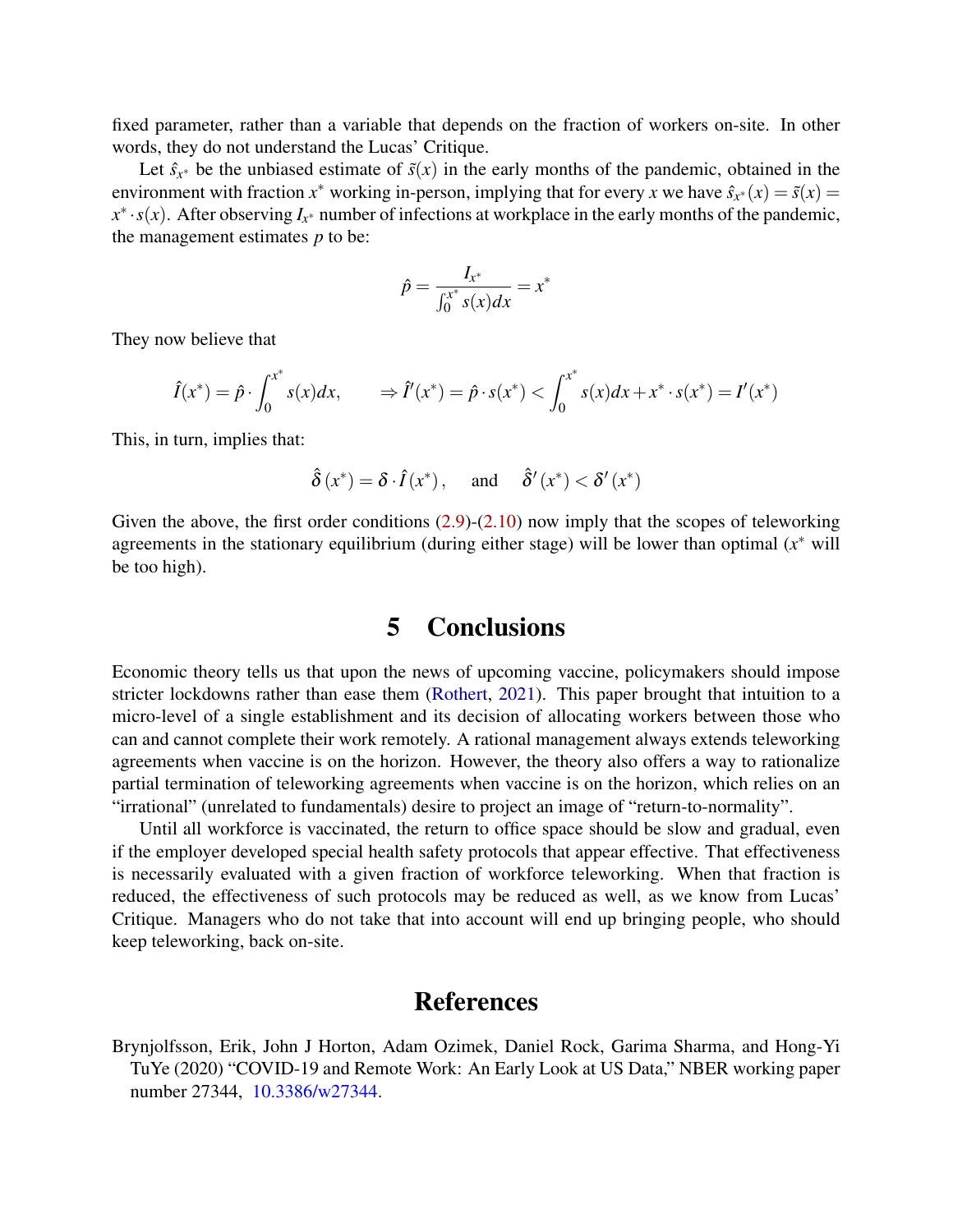- <span id="page-8-1"></span>Honein, Margaret A., Lisa C. Barrios, and John T. Brooks (2021) "Data and Policy to Guide Opening Schools Safely to Limit the Spread of SARS-CoV-2 Infection," *Journal of the American Medical Association*.
- <span id="page-8-2"></span>Lucas, Robert Jr (1976) "Econometric policy evaluation: A critique," *Carnegie-Rochester Conference Series on Public Policy*, 1 (1), 19–46, [https://ideas.repec.org/a/eee/crcspp/](https://ideas.repec.org/a/eee/crcspp/v1y1976ip19-46.html) [v1y1976ip19-46.html](https://ideas.repec.org/a/eee/crcspp/v1y1976ip19-46.html).
- <span id="page-8-0"></span>Rahman, Ahmed S. (2020) "Why Can't Everybody Work Remotely? Blame the Robots.," *Covid Economics*, 36.
- <span id="page-8-3"></span>Rothert, Jacek (2021) "Strategic inefficiencies and federal redistribution during uncoordinated response to pandemic waves," *European Journal of Political Economy, forthcoming*, [https:](http://dx.doi.org/https://doi.org/10.1016/j.ejpoleco.2021.102003) [//doi.org/10.1016/j.ejpoleco.2021.102003.](http://dx.doi.org/https://doi.org/10.1016/j.ejpoleco.2021.102003)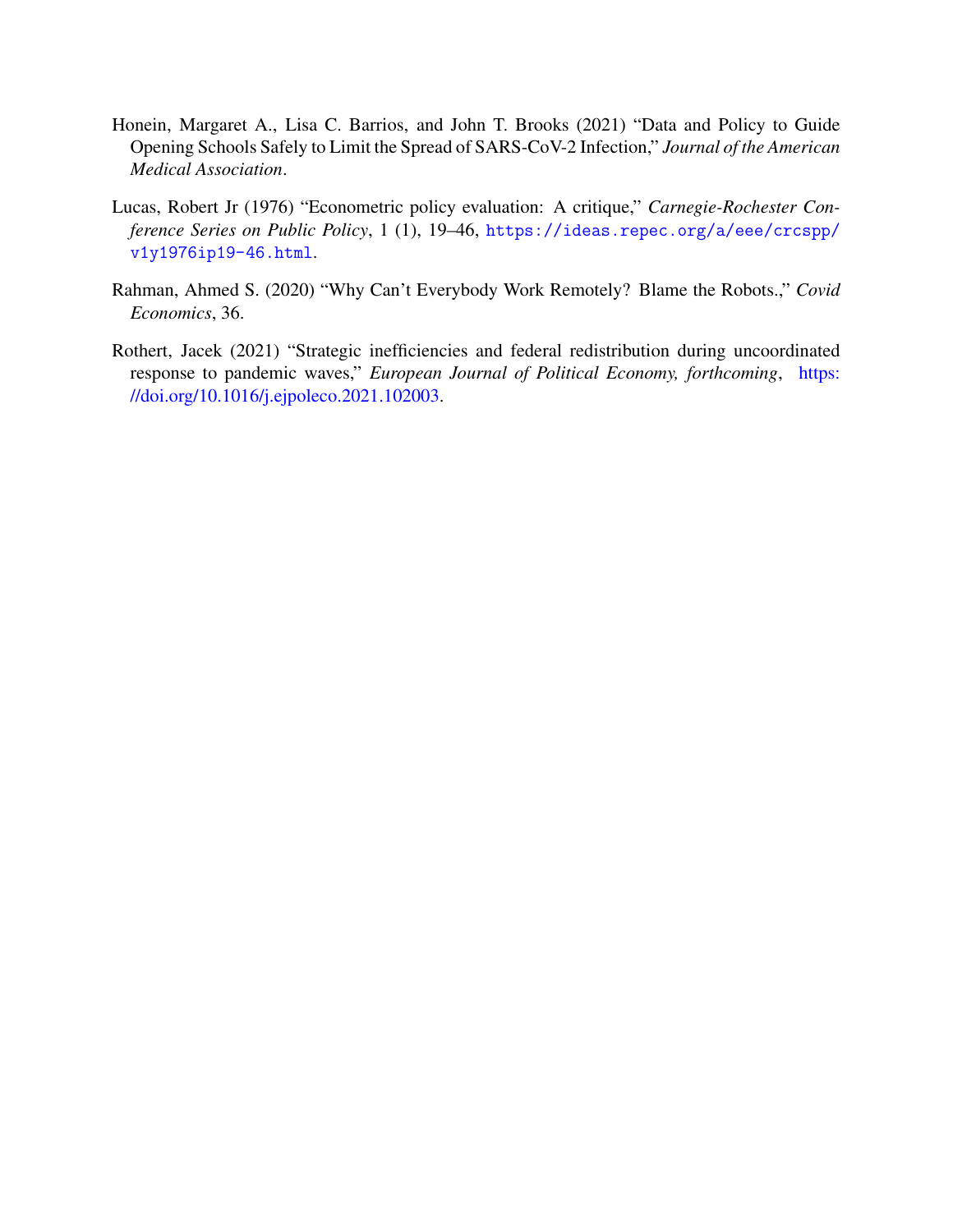# A Proof of Proposition [2.2](#page-4-0)

<span id="page-9-0"></span>Defining  $\tilde{J}(x; \delta(x^*_{W})) = (1 - \delta(x^*_{W}))Y(x) + \beta V(\delta(x))$ , we get the following:

$$
\left. \frac{\partial \tilde{J}}{\partial x} \right|_{x=x_J^*} = (1 - \delta(x_W^*)) Y'(x_J^*) + \delta'(x_J^*) \beta V_{\delta}(\delta(x_J^*))
$$

Suppose  $x_j^* \ge x_W^*$ . Then, since  $Y(\cdot)$  is strictly concave,  $\delta(\cdot)$  is convex, and  $V_\delta = -1$  we get:

$$
(1 - \delta(x_W^*))Y'(x_J^*) + \delta'(x_J^*)\beta V_{\delta}(\delta(x_J^*)) \le (1 - \delta(x_W^*))Y'(x_W^*) - \beta \delta'(x_W^*)
$$

Next, since  $vJ_{\delta}(\delta(x_W^*)) + (1 - v)W_{\delta}(\delta(x_W^*)) > -1$ , we get:

$$
-\beta \delta'(x_W^*) < -\beta \delta'(x_W^*) \left[v J_\delta(\delta(x_W^*)) + (1-v) W_\delta(\delta(x_W^*))\right] = 0
$$

where the last equality is implied by the first order condition  $(2.10)$ .

# B Proof of Proposition [3.2](#page-5-3)

The proof proceeds in a similar manner as the one in Appendix [A.](#page-9-0) Define  $\tilde{J}(x; \delta(x^*_{W}), x^*_{W}) = (1 - \delta(x^*_{W}))Y(x) + \phi(x - x^*_{W}) + \beta V(\delta(x), x)$ . We then get the following:

$$
\frac{\partial \tilde{J}}{\partial x} = (1 - \delta(x_W^*))Y'(x) + \phi'(x - x_W^*) + \beta \delta'(x)V_\delta(\delta(x), x) - \beta \phi'(1 - x)
$$

Suppose  $x_J^* = x_W^*$ . We must show that  $\frac{\partial J}{\partial x}$  $\bigg|$ <sub>*x*=*x*<sup>\*</sup>*w*</sub>  $\geq 0$  necessarily implies that  $\phi'' < 0$ . Since  $Y(\cdot)$  is strictly concave,  $\delta(\cdot)$  is convex,  $V_{\delta} \equiv -1$ , and  $J_{\delta}$ ,  $W_{\delta} > -1$ , under the assumption that  $x_J^* \le x_W^*$  we get:

$$
\frac{\partial \tilde{J}}{\partial x}\Big|_{x=x_W^*} = (1 - \delta(x_W^*))Y'(x_W^*) + \phi'(x_W^* - x_W^*) + \beta \delta'(x_W^*)V_{\delta}(\delta(x_W^*), x_W^*) - \beta \phi'(1 - x_W^*)
$$
  
\n
$$
= (1 - \delta(x_W^*))Y'(x_W^*) + \phi'(x_W^* - x_W^*) + \beta \delta'(x_W^*)[vJ_{\delta} + (1 - v)W_{\delta}] - \beta \phi'(0)
$$
  
\n
$$
- \beta \phi'(1 - x_W^*) + \beta \phi'(0)
$$
  
\n
$$
+ \beta \delta'(x_W^*)V_{\delta}(\delta(x_W^*), x_W^*) - \beta \delta'(x_W^*)[vJ_{\delta} + (1 - v)W_{\delta}]
$$

The First Order Condition for  $x^*_{W}$  then implies that the first line after the strict inequality is zero, so we get:

$$
\frac{\partial \tilde{J}}{\partial x}\bigg|_{x=x_W^*} = -\beta \phi'(1-x_W^*) + \beta \phi'(0) - \beta \delta'(x_W^*) + \beta \delta'(x_W^*) Y(x_W^*)
$$

For  $\frac{\partial \tilde{J}}{\partial x}$  $\left| \int_{x=x_{W}^{*}}\right|$  $\geq$  0 we therefore need:

$$
-\beta \phi'(1 - x_W^*) + \beta \phi'(0) - \beta \delta'(x_W^*) + \beta \delta'(x_W^*) Y(x_W^*) \ge 0
$$